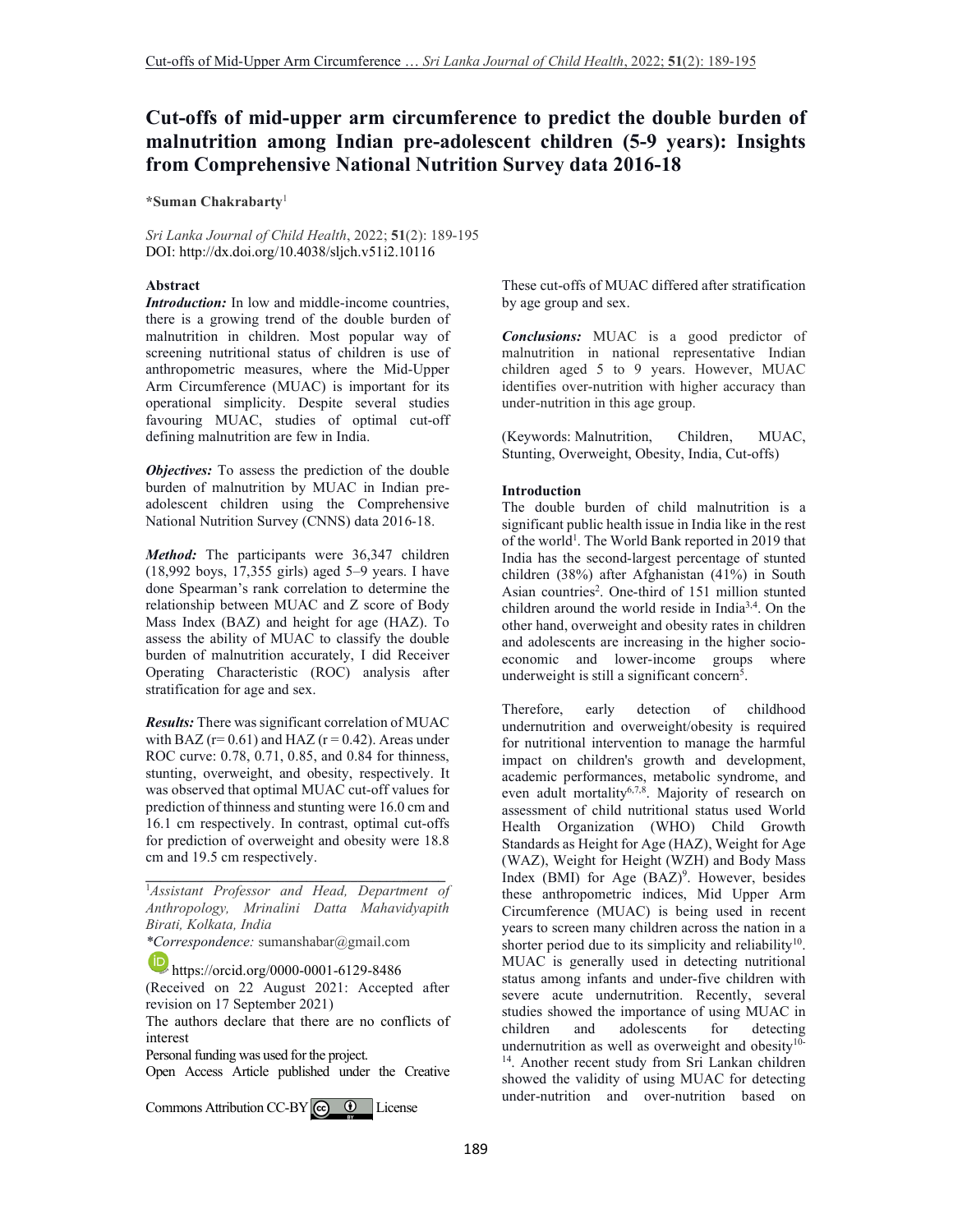anthropometric indices among the pre-adolescent children<sup>15</sup>.

In India, using MUAC for estimating undernutrition is mainly based on a cross-sectional community/regional-based population. Despite that, studies are mainly confined to pre-school children or adolescents<sup>16-21</sup>. Study among pre-adolescent children aged 5-9 years is sporadic in detecting the double burdens of malnutrition and less representative in world literature<sup>22</sup>. However, they belong to the transitional stage between pre-school and adolescent children. Moreover, there are not many efforts to find out the cut-off values of MUAC for identifying under-nourished and over-nourished pre-adolescent children based on a national representative sample.

# **Objectives**

To assess the prediction of the double burden of malnutrition by MUAC in Indian pre-adolescent children using Comprehensive National Nutrition Survey (CNNS) data 2016-18<sup>23</sup>.

### **Method**

*Study participants:* Present study participants comprised 36,347 children aged 5-9 years of CNNS after clearing all abnormal and missing values (Total survey children 38,355, absent MUAC data 1465, flagged observation of BMI-for-age 497, flagged observation of height-for-age 37, and outlier of MUAC 9). This survey was conducted during 2016- 18 with a collaborative effort by UNICEF, Population Council and Ministry of Health and Family Welfare, Government of India. The survey used a multi-stage stratified sampling design for selecting a representative sample from settlements, households and individuals across 30 states in India. Single children were selected from a single household. More detailing of sample size was reported in the CNNS report during 2019<sup>23</sup>.

*Ethical issues:* This present study was a multistakeholder survey programme. International Ethical approval was obtained from the Population Council's Institutional Review Board in New York. National approval was obtained from the ethics committee of the Postgraduate Institute of Medical Education and Research in Chandigarh, India. Ethical approvals were obtained before initiating the survey from the competent authorities as well as from the study participants. However, ethical approval was not required for the current data analysis. I obtained permission for using the data from the competent authority.

*Anthropometric measurements:* The 2016-18 CNNS collected anthropometric data by measuring the height (cm), weight (kg) and MUAC (cm) of all sampled children aged 5-9 years in the selected

households. For data collection, they used the Computer Assisted Personal Interviewing (CAPI) method using a mini laptop. A flat wooden square was placed on the floor for weight and height measures, and the level was tested with a spirit level to ensure a level surface. Weights were measured with electronic digital scales. MUAC was measured twice using standard fiberglass tapes on the right arm after identifying the midpoint of the upper arm and applying standard pressure while measuring the circumference; then, an average value was used for the analysis. Height (cm) and MUAC were measured to the closest 0.1 cm, and weight was taken to the closest 0.1 kg. All measurements were taken with minimum clothing. Two trained anthropometrists had taken all the anthropometric measures after following the standardization. The fieldworkers calibrated all anthropometric tools periodically. For assessing intra and inter-observer errors, technical error of measurement (TEM) was computed for anthropometric measures and published elsewhere. BMI was calculated by computing weight in kg/height in metres<sup>2</sup>. After that, BMI for age (BAZ) and Height for age (HAZ) Zscores were determined using the WHO International Child Growth Standard. Stunting was classified as  $HAZ < -2$  SD, whereas thinness was defined as BAZ <-2 SD. In contrast, overweight and obesity were classified as  $BAZ > +1$  SD and  $BAZ >$ 2 SD, respectively $2<sup>4</sup>$ .

*Statistical analysis:* For the statistical analyses, participants were stratified into younger children (aged 5–7 years) or older children (aged 8-9 years) and also into gender (boys and girls). I calculated descriptive statistics of anthropometric measures and indices. To explain, I estimated the strength of the linear relationship and its direction between MUAC and anthropometric nutritional indices (HAZ and BAZ), Spearman's rank correlations. I computed Receiver Operating Characteristic (ROC) curves and the area under the curve (AUC) separately for assessing the sensitivity and specificity of various cut-offs of MUAC for thinness, overweight, obesity and stunting from the present sample. AUC values of more than 80% were considered highly accurate<sup>25</sup>. Finally, the Youden Index was calculated and used to identify optimal cut-offs after stratifying by age group (younger or older) and gender. The statistical analysis was performed by STATA 17.0 version software (licensed), StataCorp LLC, USA.

# **Results**

For this study, a total of 36,347 Indian children (18,992 boys, 17,355 girls) out of 38,355 children were included (aged 5–9 years) in the present analysis after screening the CNNS pre-adolescent anthropometric data. Table 1 shows the anthropometric characteristics of the study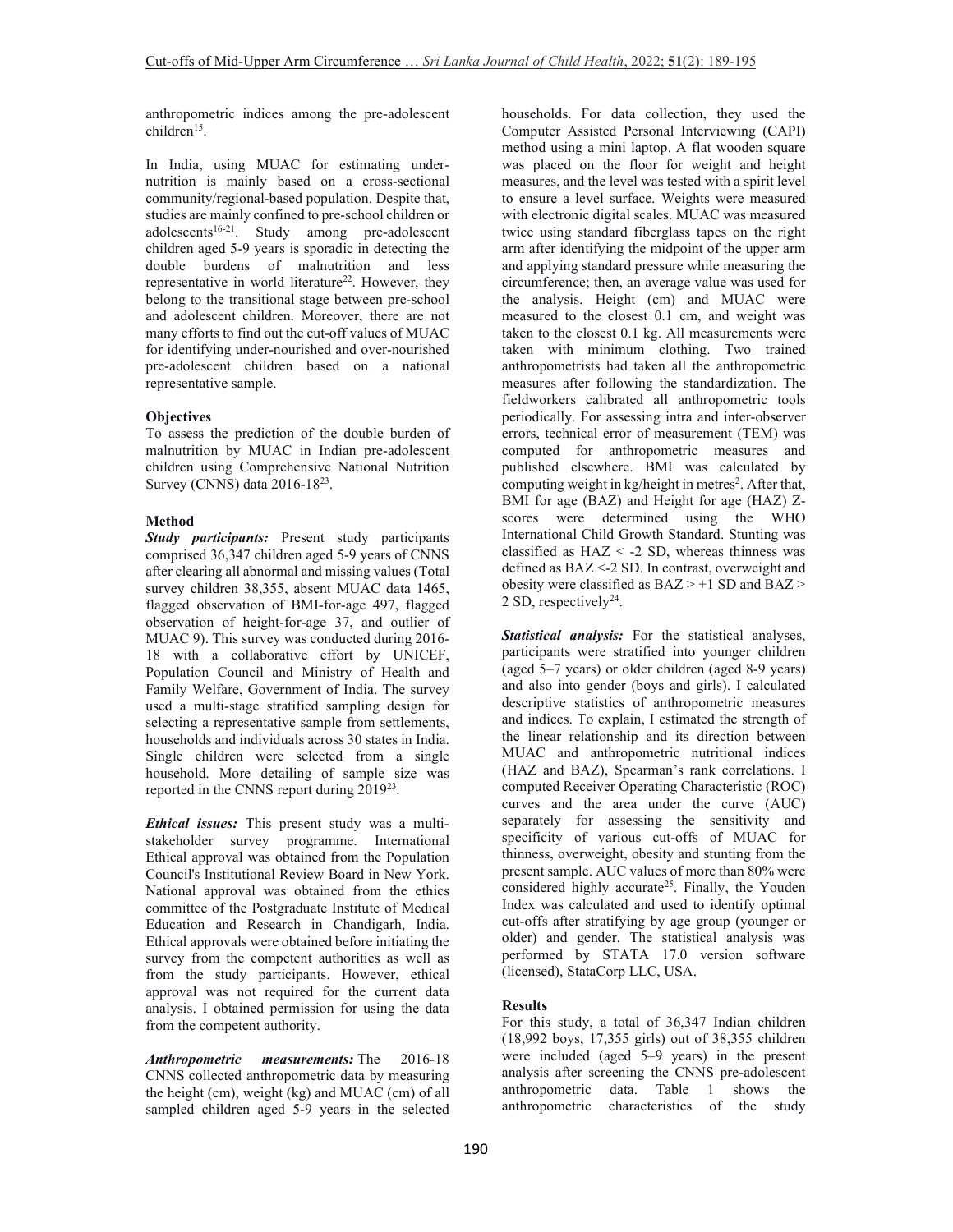population based on the age group and sex of the studied children. It noted that the mean values of BAZ and HAZ were negative for both the age groups and sex. Importantly, the mean MUAC differed by 1.16 cm between the two age groups. It was observed that 18.98% of children showed stunting and 18.58% thinness. On the other hand, 7.79% of children were overweight, and 2.88% were obese of all studied children.

| Variable    | Total   |          | was recommodulate measures and marces of simily population, according to age group and sen<br>Younger Group (5–7 Years) |          |                      |          | Older Group (8–9 Years) |          |                      |          |
|-------------|---------|----------|-------------------------------------------------------------------------------------------------------------------------|----------|----------------------|----------|-------------------------|----------|----------------------|----------|
|             |         |          | <b>Boys</b> $(n = 7904)$                                                                                                |          | Girls ( $n = 7573$ ) |          | Boys $(n = 11088)$      |          | Girls ( $n = 9782$ ) |          |
|             | Mean    | $\pm SD$ | Mean                                                                                                                    | $\pm SD$ | Mean                 | $\pm SD$ | Mean                    | $\pm SD$ | Mean                 | $\pm SD$ |
| Age (years) | 7.37    | 1.40     | 6.02                                                                                                                    | 0.62     | 6.03                 | 0.64     | 8.46                    | 0.78     | 8.43                 | 0.78     |
| Height (cm) | 117.30  | 10.31    | 110.36                                                                                                                  | 7.44     | 109.43               | 7.49     | 123.75                  | 8.18     | 122.70               | 8.25     |
| Weight (kg) | 19.64   | 4.72     | 17.11                                                                                                                   | 2.97     | 16.58                | 2.90     | 22.17                   | 4.75     | 21.57                | 4.59     |
| <b>BAZ</b>  | $-1.23$ | 1.14     | $-1.20$                                                                                                                 | 1.16     | $-1.18$              | 1.03     | $-1.32$                 | 1.25     | $-1.21$              | 1.11     |
| HAZ         | $-1.09$ | 1.25     | $-1.15$                                                                                                                 | 1.31     | $-1.13$              | 1.28     | $-1.01$                 | 1.23     | $-1.08$              | 1.21     |
| MUAC (cm)   | 16.27   | 1.85     | 15.51                                                                                                                   | .40      | 15.63                | 1.37     | 16.79                   | 2.03     | 16.88                | 1.94     |

*SD: standard deviation; BAZ: body-mass-index-for-age z-score; HAZ: height-for-age z-score; MUAC, mid-upper arm circumference* 

Figure 1 depicts the correlations (Spearman's rank) between MUAC and other anthropometric indices BAZ and HAZ. The correlation was statistically significant; a moderate correlation was found between MUAC and BAZ ( $r = 0.63$  and 0.69 for the

younger and older group, respectively) ( $p = 0.000$ ). On the other hand, a relatively weak correlation between MUAC and HAZ ( $r = 0.42$  and 0.46 for the younger and older group, respectively)  $(p = 0.000)$ was observed.



Figure 1: Correlation between Mid-Upper Arm Circumference (MUAC) and (A) Body mass index Z score (BAZ) and (B) Height for Age Z score (HAZ), according to age group (5-7 year vs 8-9 year)

Figure 2 illustrates the ROC curves for the ability of MUAC to correctly identify thinness, stunting, overweight, and obesity among the studied children. It was noted that MUAC identified overweight and obesity with high accuracy  $(AUC = 0.85$  for overweight and 0.84 for obesity) but predicted thinness and stunting with only moderate accuracy  $(AUC = 0.78$  and  $0.71$ , respectively)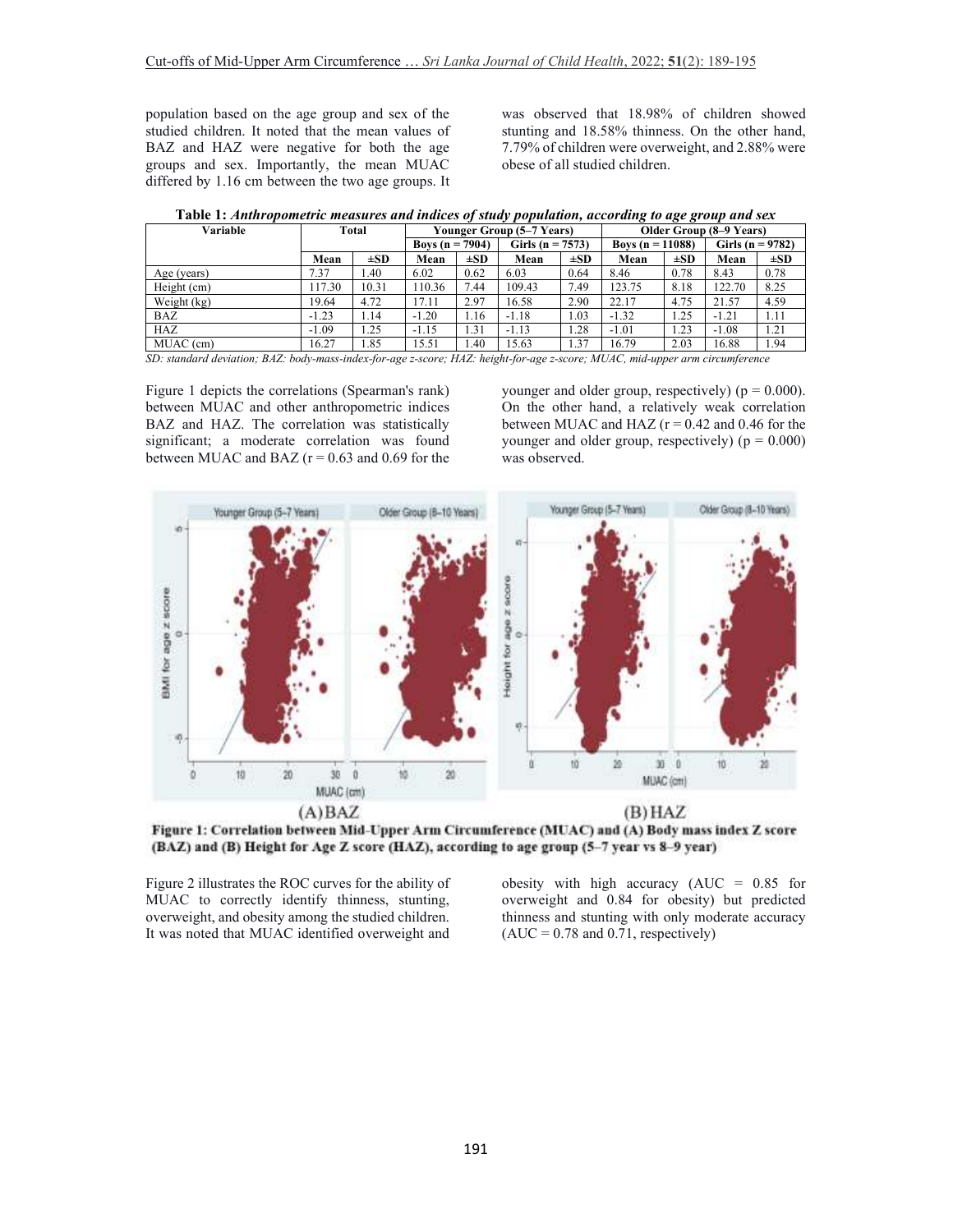

Figure 2: ROC curves for mid-upper arm circumference prediction of: (A) Thinness (B) Stunting (C) Overweight and (D) Obesity

Table 2 describes the optimal MUAC cut-off values calculated for Indian children aged 5–9 years. The optimal MUAC cut-offs were 16.0 cm, 16.1 cm, 18.8 cm, and 19.5 cm to predict thinness, stunting, overweight, and obesity, respectively. Remarkably, the high sensitivity and specificity cut-offs of MUAC for overweight and obesity showed even after stratification for age and sex. In contrast, higher optimal MUAC cut-offs were observed in the older group and children and about the same in boys and girls.

**Table 2:** *Optimal MUAC cut-off values, with stratification by age group and sex, in schoolchildren aged 5–9 years (n = 36347)* 

| <b>Variables</b>                         | Cut-off (cm) | <b>Sensitivity</b> | <b>Specificity</b> | <b>AUC</b> |  |  |  |  |  |  |
|------------------------------------------|--------------|--------------------|--------------------|------------|--|--|--|--|--|--|
| Thinness                                 | 16.0         | 0.69               | 0.75               | 0.78       |  |  |  |  |  |  |
| Stunting                                 | 16.1         | 0.65               | 0.65               | 0.71       |  |  |  |  |  |  |
| Overweight                               | 18.8         | 0.68               | 0.91               | 0.85       |  |  |  |  |  |  |
| Obesity                                  | 19.5         | 0.72               | 0.92               | 0.84       |  |  |  |  |  |  |
| With stratification by age group and sex |              |                    |                    |            |  |  |  |  |  |  |
| <i>Thinness</i>                          |              |                    |                    |            |  |  |  |  |  |  |
| Younger Group (5–7 Years)                | 15.2         | 0.77               | 0.72               | 0.80       |  |  |  |  |  |  |
| Older Group (8–9 Years)                  | 16.4         | 0.74               | 0.78               | 0.82       |  |  |  |  |  |  |
| Overweight                               |              |                    |                    |            |  |  |  |  |  |  |
| Younger Group (5–7 Years)                | 17.6         | 0.64               | 0.91               | 0.82       |  |  |  |  |  |  |
| Older Group (8-9 Years)                  | 19.4         | 0.75               | 0.91               | 0.87       |  |  |  |  |  |  |
| <i>Thinness</i>                          |              |                    |                    |            |  |  |  |  |  |  |
| Male                                     | 16.1         | 0.66               | 0.77               | 0.78       |  |  |  |  |  |  |
| Female                                   | 15.8         | 0.72               | 0.72               | 0.79       |  |  |  |  |  |  |
| Overweight                               |              |                    |                    |            |  |  |  |  |  |  |
| Male                                     | 18.6         | 0.71               | 0.90               | 0.85       |  |  |  |  |  |  |
| Female                                   | 18.9         | 0.67               | 0.90               | 0.82       |  |  |  |  |  |  |

#### **Discussion**

In this present analysis, I tried to understand the validity of using MUAC and identify cut-off values to predict the double burden of malnutrition in Indian pre-adolescent children aged 5–9 years using national representative CNNS data. It was observed that MUAC was a more accurate predictor of overnutrition compared to undernutrition. Within undernutrition, MUAC more accurately identified thinness than stunting, and on the other hand, in the case of overnutrition, MUAC more accurately

identified obesity than overweight. However, as a whole, MUAC correlated with all forms of malnutrition in the studied children. The stunting was less accurate by using MUAC because it may not be affected by the height alone. It is the sum of muscle, bone, and fat in the midpoint of the  $arm<sup>15</sup>$ .

The optimal MUAC cut-off for thinness (16.0 cm) observed in Indian children was lower than the 16.7 cm found in the Sri Lankan children but higher than the 14.5 cm in African children aged  $5-9$  years<sup>26</sup>.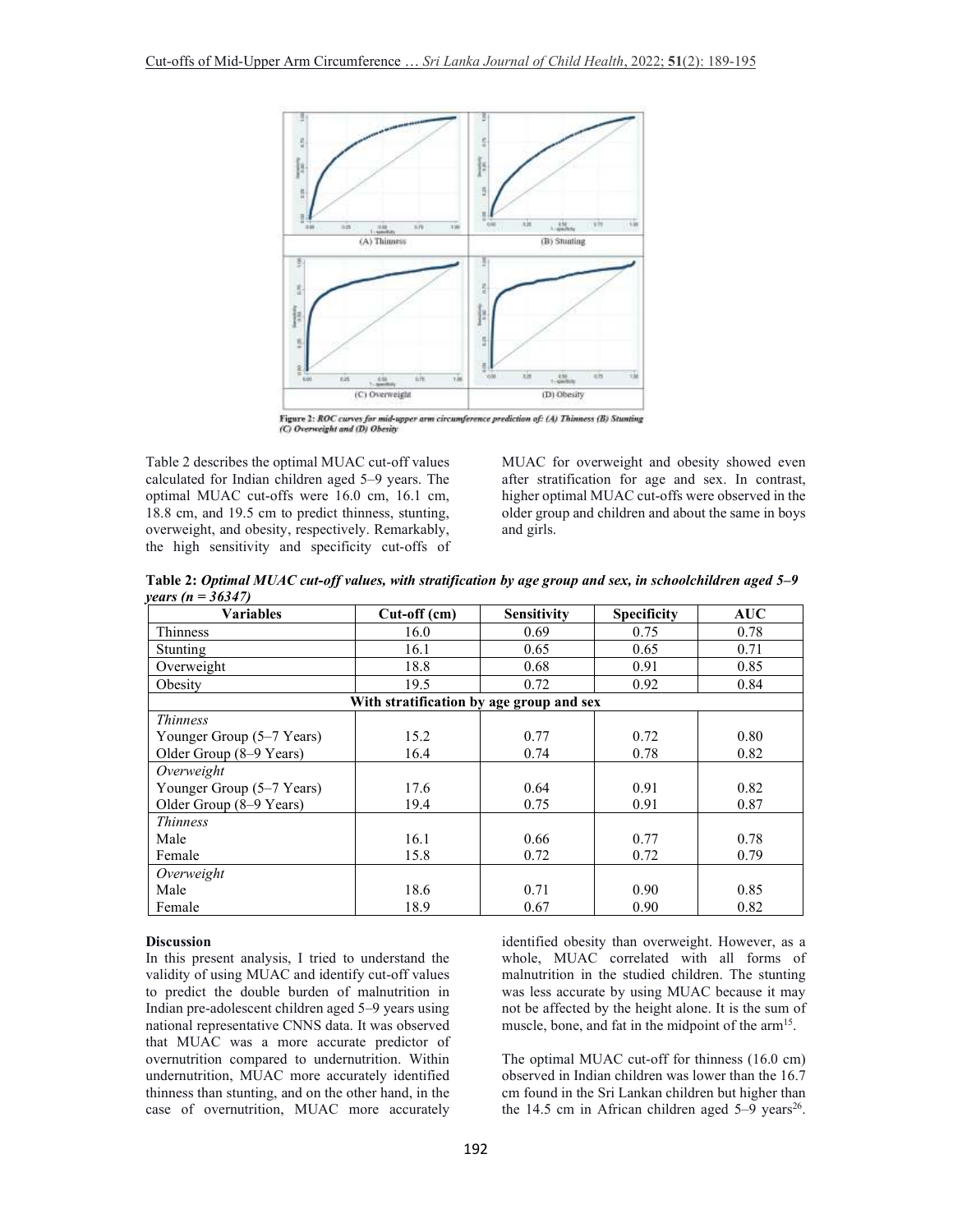These variations may be a reflection of racial differences and consequences of previous growth and development among the studied children.

Regarding the prediction of overnutrition, the optimal MUAC cut-offs for overweight (17.6 cm and 19.4 cm for younger and older age groups) proposed for current Indian children were comparatively lower than that Sri Lankan children (19.1 cm and 20.6 cm for the younger and older groups, respectively) as well as Dutch children (19.2 cm to  $23.0$  cm) for overweight in the similar age group<sup>14,15</sup>. In the case of obesity of the present children, the threshold MUAC cut-off was 19.5 cm irrespective of age and sex. However, this cut-off value was comparatively lower than the 21.8 cm for Sri Lankan children, 23.2 cm for South African boys and 26.2 cm for British girls aged  $9-11$  years<sup>27</sup>. It may be due to the low prevalence of overweight and obesity in the studied children. A multi-ethnic study on children and adolescent in India showed similar findings that cut-offs of thinness was 16.0 cm and of obesity was  $20.0$  cm among children  $5-9$  years<sup>28</sup>.

Therefore, it will be essential to incorporate MUAC for growth and nutritional monitoring specifically for pre-adolescent (5-9 years) children at regular intervals. Pre-adolescent growth and nutritional status have played a crucial role in optimal growth in the later adolescent stage. However, study among this group has often been neglected. Therefore, like pre-school and adolescent Indian children, the present study stresses the importance of studying the pre-adolescent group using MUAC for nutritional status assessment. Despite the large sample size of the present study, there are some limitations. Firstly, the present study did not consider the rest of the children's health conditions in the form of morbidity and mortality. MUAC has a standard limitation to predict overweight and obese children with low skeletal muscle mass. Certainly, MUAC has often been used in emergency conditions for screening children under severe food insecurity. However, this study established to use of MUAC in the general population under normal living conditions and was meaningfully represented. Secondly, the study sample comprised different Indian ethnic groups with diverse genetic pre-disposition and living conditions. The participants were nationally representative, and samples were randomly done from various Indian states and data were analysed using proper analytical weightage. Even so, in the absence of national consensus on the optimal MUAC threshold for malnutrition in children between 5-9 years, the findings of this study have provided essential input and also strengthen the FANTA III research agendas<sup>29</sup>.

### **Conclusions**

MUAC is a good predictor of malnutrition in national representative Indian children aged 5 to 9 years. However, MUAC identifies over-nutrition with higher accuracy than under-nutrition in this age group.

### **Acknowledgements**

I am thankful to the Ministry of Health and Family Welfare, Government of India, UNICEF, and Population Council for providing me with the data for comprehensive VDD and Anthropometric analysis. I am incredibly grateful to Dr Arjan de Wagt, Chief Nutrition, UNICEF, India, and Mr Robert Johnston, Nutritional Specialist at UNICEF, for their kind cooperation in getting the raw CNNS data. Besides, I am genuinely thankful to all the CNNS survey partners, namely Aditya and Megha Mittal, for financial support, AIIMS, New Delhi, CDSA, CDC, ICMR, NIN and others, for their technical support.

#### **References**

8-years

- 1. Black RE, Victora CG, Walker SP, Bhutta ZA, Christian P, *et al*. Maternal and child undernutrition and overweight in lowincome and middle-income countries. *Lancet* 2013; **382**: 427–51. https://doi.org/10.1016/S01406736(13)60 937-X
- 2. Terasawa M. 2019. Tackling malnutrition in South Asia: 8 Years on. World Bank Blog. https://blogs.worldbank.org/endpovertyins outhasia/tackling-malnutrition-south-asia-
- 3. UNICEF. 2013. Improving Child Nutrition: The Achievable Imperative for<br>Global Progress. New York. Global Progress. New York. https://www.unicef.org/publications/index \_68661.html
- 4. UNICEF, WHO. 2018. The World Bank Group. Levels and trends in child malnutrition: key findings of the 2018 Edition of the Joint Child Malnutrition Estimates. Pp-1–16. http://www.who.int/ nutgrowthdb/2018-jme-brochure.pdf?ua=1
- 5. Ranjani H, Mehreen TS, Pradeepa R, Anjana RM, Garg R, Anand K, *et al*. Epidemiology of childhood overweight & obesity in India: A systematic review. *Indian Journal of Medical Research* 2016; **143**: 160–74. https://doi.org/10.4103/0971-5916.180203 PMid: 27121514 PMCid: PMC4859125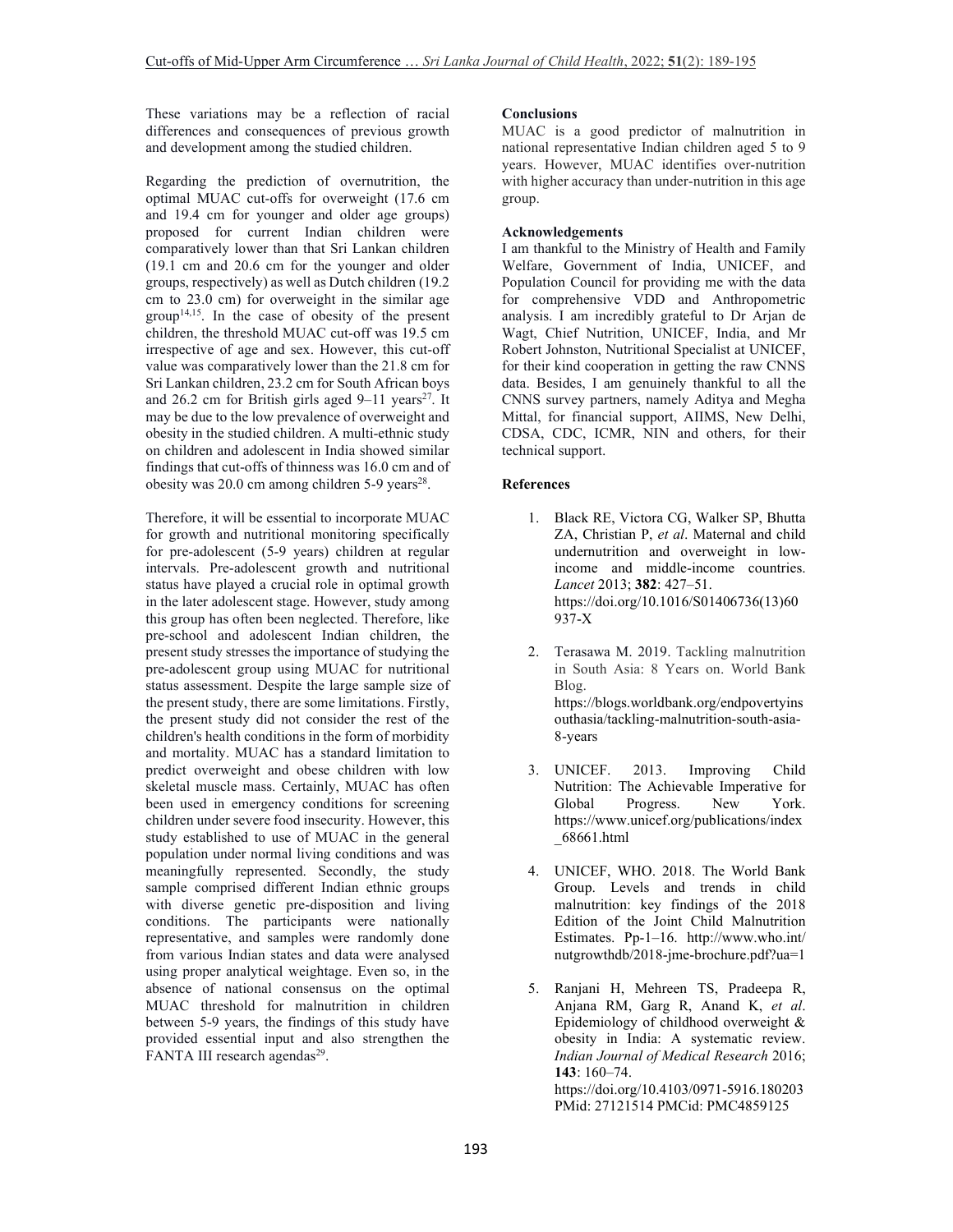- 6. Victora CG, Adair L, Fall C, Hallal PC, Martorell R, Richter L, *et al*. Maternal and child undernutrition: Consequences for adult health and human capital. *Lancet* 2008; **371**: 340–57. https://doi.org/10.1016/S01406736(07)61 692-4
- 7. Weiss R, Dziura J, Burgert TS, Tamborlane WV, Taksali SE, Yeckel CW, *et al*. Obesity and the metabolic syndrome in children and adolescents. *New England Journal of Medicine* 2004; **350**: 2362–74. https://doi.org/10.1056/NEJMoa031049 PMid: 15175438
- 8. Reilly JJ, Kelly J. Long-term impact of overweight and obesity in childhood and adolescence on morbidity and premature mortality in adulthood: Systematic review. *International Journal of Obesity* 2011; **35**: 891–8. https://doi.org/10.1038/ijo.2010.222 PMid: 20975725
- 9. WHO. 2006. WHO Child Growth Standards Length/height-for-age, weightfor-age, weight-for-length, weight-forheight and body mass index-for-age Methods and development. Geneva: WHO. https://www.who.int/childgrowth/standard s/Technical report.pdf
- 10. Mramba L, Ngari M, Mwangome M, Muchai L, Bauni E, Walker AS, *et al*. A growth reference for mid upper arm circumference for age among school age children and adolescents, and validation for mortality: growth curve construction and longitudinal cohort study. *British Medical Journal* 2017; **358**: j3423 http://dx.doi.org/10.1136/bmj.j3423 https://doi.org/10.1136/bmj.j3423 PMid: 28774873 PMCid: PMC5541507
- 11. Wieringa FT, Gauthier L, Greffeuille V, Som SV, Dijkhuizen MA, Laillou A, *et al.* Identification of acute malnutrition in children in Cambodia requires both mid upper arm circumference and weight-forheight to offset gender bias of each indicator. *Nutrients* 2018; **10**: 786. https://doi.org/10.3390/nu10060786 PMid: 29921769 PMCid: PMC6024773
- 12. Mwangome MK, Fegan G, Fulford T, Prentice AM, Berkley JA. Mid-upper arm circumference at age of routine infant vaccination to identify infants at elevated

risk of death: A retrospective cohort study in the Gambia. *Bulletin of World Health Organization* 2012; **90**: 887–94. https://doi.org/10.2471/BLT.12.109009 PMid: 23284194 PMCid: PMC3524961

- 13. Craig E, Bland R, Ndirangu J, Reilly JJ. Use of mid-upper arm circumference for determining overweight and over fatness in children and adolescents. *Archives of Disease in Childhood* 2014; **99**: 763–6. https://doi.org/10.1136/archdischild-2013- 305137 PMid: 24890851 PMCid: PMC4112423
- 14. Talma H, van Dommelen P, Schweizer JJ, Bakker B, Kist-van Holthe JE, Chinapaw JMM, *et al.* Is mid-upper arm circumference in Dutch children useful in identifying obesity? *Archives of Disease in Childhood* 2019; **104**; 159–65. https://doi.org/10.1136/archdischild-2017- 313528 PMid: 29982172
- 15. Shinsugi C, Gunasekara D, Takimoto H. Use of Mid-Upper Arm Circumference (MUAC) to predict malnutrition among Sri Lankan schoolchildren. *Nutrients* 2020; **12**: 168; doi:10.3390/nu12010168 https://doi.org/10.3390/nu12010168 PMid: 31936112 PMCid: PMC7020075
- 16. Shekhar S, Shah D. Validation of Midupper-arm Circumference Cut-offs to Diagnose Severe Wasting in Indian Children. *Indian Pediatrics* 2012; **49**:496- 497.
- 17. Md Hossain I, Ahmed T, El Arifeen S, Sk Billah M, Faruque ASG, Islam MM, *et al.*<br>Comparison of mid-upper arm Comparison of mid-upper arm circumference and weight-for-height z score for assessing acute malnutrition in Bangladeshi children aged 6–60 mo: an analytical study. *American Journal of Clinical Nutrition* 2017; **106**: 1232–7. https://doi.org/10.3945/ajcn.116.139881 PMid: 28978541
- 18. Sougaijam R, Gupta SS, Raut AV, Bharambe MS, Garg BS. Validating the MUAC (Mid-upper arm circumference) cut-off for detection of severe acute malnutrition in children aged 6-59 months in rural Maharashtra. *Indian Pediatrics* 2019; **56**: 209-12. https://doi.org/10.1007/s13312-019-1502 x PMid: 30954993